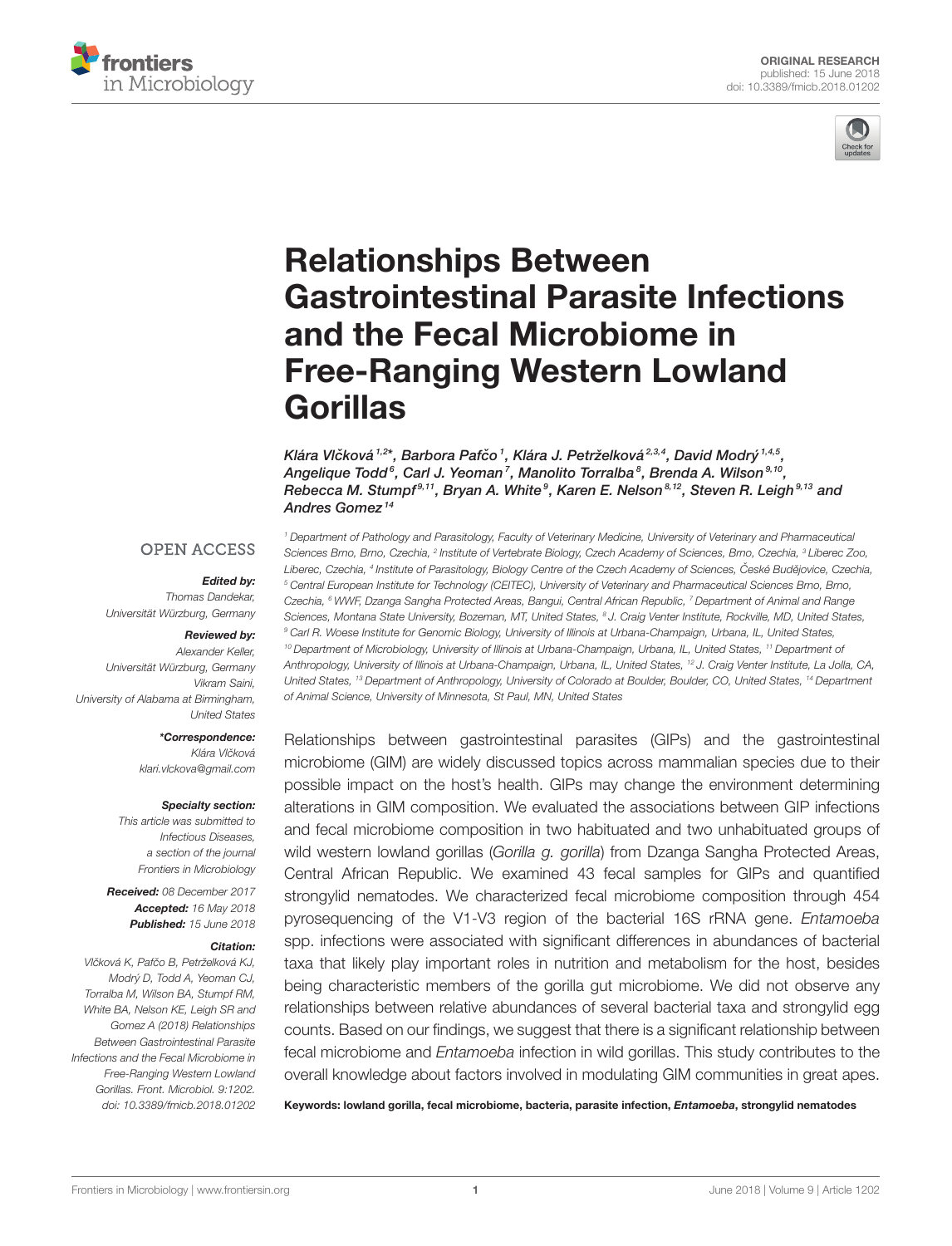# INTRODUCTION

The mammalian gastrointestinal microbiome (GIM) is essential in providing access to nutrients, regulating epithelial development, and shaping immunity [\(Berg, 1996;](#page-9-0) Isolauri et al., [2004;](#page-10-0) [Eckburg et al., 2005;](#page-9-1) [Round and Mazmanian, 2009;](#page-11-0) [Consortium, 2012\)](#page-9-2). Thus, determining the external and internal factors that impact the composition, metabolic activity and dynamics of the GIM are critical to understand host health [\(Mackie et al., 1999;](#page-10-1) [Isolauri et al., 2004\)](#page-10-0).

The impact of gastrointestinal parasite (GIP) infections on the composition and activity of the GIM has received increasing attention and several studies have been conducted in humans and animals [\(Berrilli et al., 2012;](#page-9-3) [Cantacessi et al., 2014;](#page-9-4) [Kreisinger et al., 2015;](#page-10-2) [Morton et al., 2015;](#page-10-3) [Šlapeta et al.,](#page-11-1) [2015;](#page-11-1) [Audebert et al., 2016;](#page-9-5) [Zaiss and Harris, 2016\)](#page-11-2). Great apes, as closest relatives to humans [\(Kumar et al., 2005\)](#page-10-4), are useful models for microbiome studies, enabling microbiome patterns to be studied in the contexts of ecology, health, and evolution [\(Gomez et al., 2015,](#page-10-5) [2016b;](#page-10-6) [Moeller et al., 2016;](#page-10-7) Vlčková et al., 2016). Previous studies on GIM of western lowland gorillas Gorilla gorilla gorilla showed that feeding behavior, geographical range and increased anthropogenic pressure may be important modulators of the gorilla GIM. Moreover, the GIMs of two gorilla species G. gorilla and G. beringei exhibit significantly different patterns, but the GIMs converge when hosts face similar dietary constraints, associated with low fruit availability in their habitats suggesting that in primates dietary constraints triggered during their adaptive radiation were potential factors behind the species-specific GIM patterns observed today [\(Ochman et al., 2010;](#page-10-8) [Gomez et al., 2015,](#page-10-5) [2016b\)](#page-10-6). Moreover, GIM communities of sympatric chimpanzees and lowland gorillas have converged in terms of community composition [\(Moeller et al., 2015\)](#page-10-9). The overall composition of gorilla GIP corresponds to that of other non-ruminating herbivores with a dominance of entodiniomorphid ciliates (which are in fact commensals), strongylids and anoplocephalid tapeworms, especially in mountain gorillas [\(Kalousová, 2015\)](#page-10-10). GIP infections of western lowland gorilla have been studied using traditional and advanced techniques at several sites, with most of the studies conducted in Dzanga Sangha Protected Areas [\(Landsoud-Soukate et al., 1995;](#page-10-11) [Lilly et al., 2002;](#page-10-12) [Masi et al., 2012;](#page-10-13) [Sak et al., 2013;](#page-11-4) [Hasegawa et al., 2014;](#page-10-14) Pafčo et al., 2017; Vlčková et al., [2018\)](#page-11-5).

To our knowledge, there have been no studies focusing on the relationship between GIP infections and the GIM of free-ranging great apes yet. Human societies have always been challenged by infections by helminth and protozoan parasites and GIP have evolved with humans throughout history [\(Cox, 2002\)](#page-9-6). It is hypothesized that a reduced exposure to potentially pathogenic organisms, including parasites, in developed countries may result in insufficient stimulation of the human immune system, leading to increased incidence of autoimmune, metabolic and allergic diseases in these populations [\(Reddy, 2010\)](#page-11-6). Industrialized human populations are hypothesized to have lost a significant number of GIM signatures in comparison with non-human primates and traditional human groups such as hunter-gatherer populations [\(Moeller et al., 2014;](#page-10-16) [Obregon-Tito et al., 2015;](#page-10-17) [Gomez et al., 2016a\)](#page-10-18). These losses are manifested through decreased abundances of taxa like Treponema and Prevotella and potentially linked to traditional dietary behaviors (i.e., more fibrous food) [\(Gomez et al., 2016a\)](#page-10-18).

The metabolic products of the resident GIM may strongly interfere with the survival and the physiology of many parasites and consequently, influence the outcome of many parasitic infections. Conversely, GIPs, both protozoans and helminths, constantly excrete and secrete molecules (e.g., carbon dioxide, nitrogenous compounds, enzymes) that may change the gut environment, potentially leading to alterations in GIM composition [\(Berrilli et al., 2012\)](#page-9-3). For instance, some helminths are able to significantly reduce inflammation during colitis [\(Elliott et al., 2007\)](#page-10-19), potentially modulating alterations in colon epithelial barrier function [\(Su et al., 2011\)](#page-11-7). Nematodes can alter the gut habitat, which may lead to alterations in bacterial composition and abundance [\(Walk et al., 2010\)](#page-11-8). These changes can be either beneficial or harmful to the host. [Wu et al. \(2012\)](#page-11-9) detected increases in the levels of Campylobacter in pigs infected with Trichuris suis, resulting in campylobacteriosis and decreases in Fibrobacter and Ruminococcus, with subsequent disruptions of fibrolytic activity. Various GIPs like Blastocystis hominis, Giardia spp., Entamoeba histolytica, Dientamoeba fragilis, and Trichinella spp. have been reported to contribute to the progress of irritable bowel syndrome in humans [\(Mohammadi et al., 2015\)](#page-10-20).

Nematodes such as T. suis and their excretory/secretory products (multiple complex molecules including many (glyco)proteins, which may function as proteases or poreforming proteins that could affect epithelial integrity) can suppress innate and adaptive pro-inflammatory immune responses [\(Whelan et al., 2012;](#page-11-10) [Hiemstra et al., 2014\)](#page-10-21), making them potentially suitable for the treatment of inflammatory bowel disease [\(Moreels and Pelckmans, 2005;](#page-10-22) [Summers et al.,](#page-11-11) [2005\)](#page-11-11). Likewise, hookworm infection (e.g. Necator americanus) has been hypothesized to decrease gluten sensitivity and could serve as a potential treatment for celiac disease (Mohammadi et al., [2015\)](#page-10-20). Moreover, amoebas from the genus Entamoeba significantly impact GIM composition and diversity in humans [\(Morton et al., 2015\)](#page-10-3) and Giardia intestinalis causes alterations in the bacterial composition of the upper digestive tract [\(Tandon et al., 1977;](#page-11-12) [Tomkins et al., 1978\)](#page-11-13), with the GIM potentially influencing the clinical outcomes of giardiasis. The impact of GIPs on GIM composition and diversity have been recorded also in the case of Giardia infection in dogs [\(Šlapeta et al., 2015\)](#page-11-1), helminths in wild rodents [\(Kreisinger et al.,](#page-10-2) [2015\)](#page-10-2), and Heligmosomoides polygyrus in mice [\(Walk et al.,](#page-11-8) [2010\)](#page-11-8). Nevertheless, the manner in which GIPs interact with resident gut microbes of primates remains poorly understood [\(Berrilli et al., 2012\)](#page-9-3). It is assumed that a specific GIM predisposes an individual to parasite colonization, namely Entamoeba [\(Bracha et al., 1982;](#page-9-7) [Galván-Moroyoqui et al., 2008\)](#page-10-23). [Burgess and Petri \(2016\)](#page-9-8) observed that GIM is a significant factor influencing the clinical presentation and outcome of E. histolytica infections. The GIM may significantly affect the virulence of the Entamoeba itself, its ability to colonize the gut, and the host's immune responses at baseline, and during amebiasis [\(Burgess and Petri, 2016;](#page-9-8) [Ngobeni et al.,](#page-10-24) [2017\)](#page-10-24).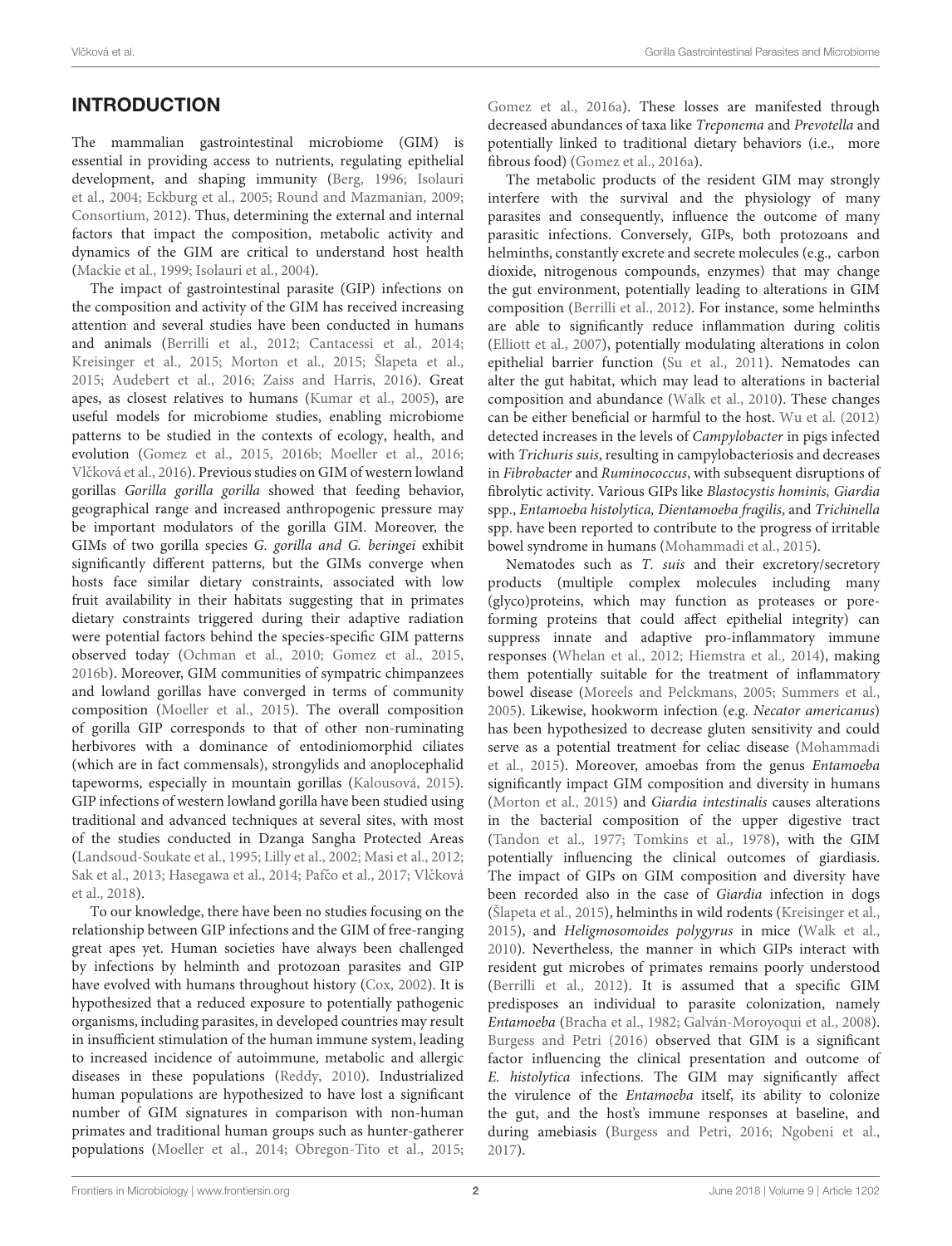As a part of the long-term non-invasive monitoring of GIP infections and fecal microbiome/GIM of western lowland gorillas (Gorilla g. gorilla) in Dzanga Sangha Protected Areas (DSPA), Central African Republic [\(Sak et al., 2013;](#page-11-4) [Hasegawa et al., 2014;](#page-10-14) [Gomez et al., 2015,](#page-10-5) [2016b;](#page-10-6) Vlčková et al., 2016), we evaluate the associations between GIP infections and composition of fecal microbiome of free-ranging western lowland gorillas. We particularly focused on strongylid nematodes (Necator, Oesophagostomum, Mammomonogamus), which are highly prevalent in studied gorillas [\(Kalousová, 2013;](#page-10-25) [Hasegawa et al.,](#page-10-14) [2014;](#page-10-14) [Kalousová et al., 2016;](#page-10-26) Červená et al., 2017). We included Mammomonogamus into the study, even though it is not a GIP. As the adults of this strongylid live in the respiratory tract of the host and only eggs are shed in the gastrointestinal tract, we did not expect the impact of Mammomonogamus on fecal microbiome. The following research questions were addressed: (i) Does the fecal microbial diversity differ between individuals positive and negative for particular GIP? (ii) Does the abundance of specific bacterial taxa differ between individuals positive and negative for particular GIP? (iii) Is there a relationship between fecal microbial diversity and surrogate measures of intensity of parasite strongylid infection (egg counts)? (iv) Is there a relationship between abundances of specific bacterial taxa and surrogate measures of intensity of parasite strongylid infection (egg counts)?

# MATERIALS AND METHODS

### Study Site and Sample Collection

Fecal samples of western lowland gorillas (G. g. gorilla) were collected at two research sites: Mongambe (2◦ 55′N, 16◦ 23'E) and Bai Hokou (2◦ 50′N, 16◦ 28′E) in the Dzanga sector of the Dzanga-Ndoki National Park (part of the DSPA complex), Central African Republic (Figure S1). The samples were collected in 2011 during June through September, which corresponds to a rainy season with higher fruit availability. Samples from two habituated gorilla groups: H1 (9) and H2 (12) were collected at Bai Hokou and Mongambe, respectively. Fecal samples were obtained non-invasively immediately after defecation during focal follows of individual habituated gorillas. Samples from two unhabituated gorilla groups were collected only once from the gorilla nest sites to avoid duplication: U1 (11) near Bai Hokou and U2 (11) between two research camps. A number of samples and the information about individual gorillas and appropriate gorilla group are listed in Table S1. Data regarding sex and age of individual gorillas was available only for individuals from habituated groups and since we worked also with unhabituated gorillas, this information was excluded. Nest site samples were collected early in the morning, ensuring that only relatively fresh feces were obtained within 3 h from the time the gorillas had left the nests as assessed by expert trackers. The samples were collected from within the core of the feces and placed in two collection tubes, containing RNAlater $^{\circledR}$  (Thermo Fisher Scientific, Waltham, MA) and 4% formaldehyde for microbiome and parasitological analyses, respectively. The samples were kept at room temperature for up to a month before transport to the Department of Pathology and Parasitology, University of Veterinary and Pharmaceutical Sciences Brno, Czech Republic (UVPS), where the samples in RNAlater $\mathcal{B}$  were stored at -20◦C and samples in 4% formaldehyde were stored at room temperature until coprological examination. Extractions of genomic DNA were performed at the Carl R. Woese Institute for Genomic Biology, University of Illinois at Urbana-Champaign, USA. Resulting genomic DNA was shipped to the J. Craig Venter Institute, Rockville, MD, USA where DNA sequencing analyses were performed. The research adhered to the legal requirements of the Central African Republic and research protocol of DSPA. Importation of the samples to the EU was approved by the State Veterinary Authority of the Czech Republic.

# Parasitological Analyses

Each sample was homogenized and strained through a sieve into Falcon conical tubes (50 ml). Samples were diluted with water up to 50 ml volume and centrifuged for 5 min at 2,000 rpm. The sediment was weighed and re-suspended to 10 ml with 4% formaldehyde. For coprological examinations, Sheather's flotation with modified sugar solution was used (specific gravity 1.33) [\(Sheather, 1923\)](#page-11-14).

A modified simple sedimentation method [\(Kassai, 1999;](#page-10-27) Zajac and Conboy, [2012\)](#page-11-15) was used for thorough examination and quantification of strongylid eggs. Protozoans are difficult to quantify and most of those occurring in studied gorillas are not pathogenic or even mutualistic. Strongylid nematodes with pathogenic potential are usually present in most of, if not all, examined fecal samples, so further quantification was needed in order to evaluate their impact on the GIM. Each fecal suspension (2 ml) was placed into an Eppendorf tube and centrifuged for 2 min at 1,500 rpm. The supernatant was discarded, and the remaining sediment transferred onto a microscopic slide using a micropipette, covered with a cover-glass and examined using a light microscope. The strongylid eggs present on the slide were counted. This procedure was repeated until all the sediment (from 2 ml of the solution) was examined. The number of eggs per gram of sediment (EPG) was calculated using following equation: EPG =  $N/(m/5)$  where N = number of eggs and m = weight of the whole sediment.

We reported parasite presence/absence and for strongylid nematodes, also the intensity of infection expressed as EPG. Although the number of parasite eggs shed in feces may not be linearly correlated with the intensity of infection (i.e., the number of individuals of a particular parasite species in a single infected host [Bush et al., 1997\)](#page-9-10) due to high variability in individual and temporal egg output (Anderson and Schad, [1985;](#page-9-11) [Warnick, 1992\)](#page-11-16), several studies did find a linear relationship between egg counts and the number of adult worms in the hosts [\(Cabaret et al., 1998;](#page-9-12) Seivwright et al., [2004\)](#page-11-17), and egg output is routinely used to characterize parasite infections in domestic animals [\(Piekarska et al., 2013;](#page-11-18) [Nielsen et al., 2014\)](#page-10-28), humans [\(Hodges et al., 2011;](#page-10-29) Mekonnen et al., [2013\)](#page-10-30), and also in wild animals, including non-human primates [\(Müller-Graf et al., 1996;](#page-10-31) [Chapman et al., 2006;](#page-9-13) [González-Hernández et al., 2014;](#page-10-32) [Burgunder et al., 2017\)](#page-9-14). Thus egg counts can provide a quantitative description of infection and be used as a proxy for intensity of parasite infection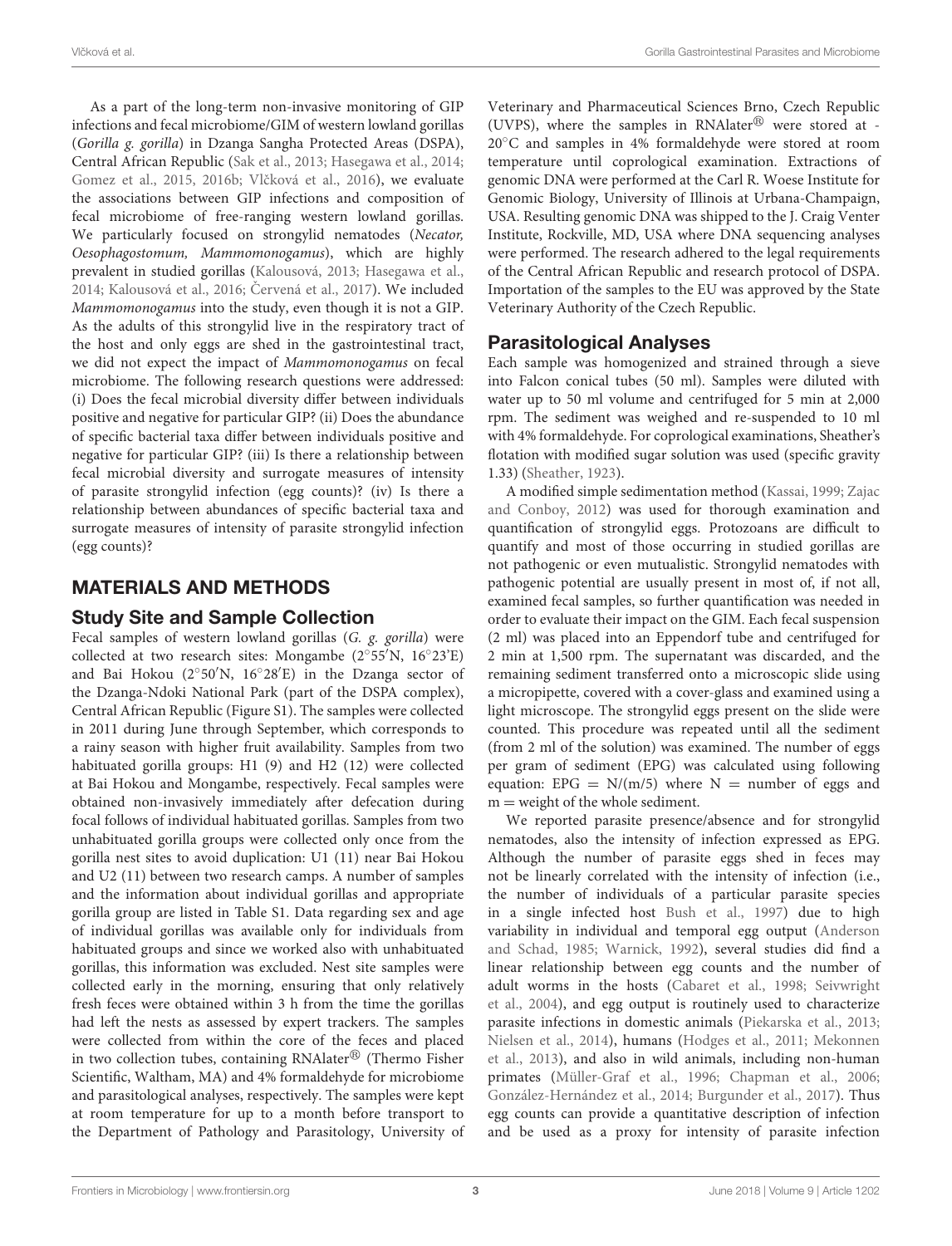in non-invasive studies of endangered non-human primate populations from which individuals cannot be removed, but the results should be interpreted cautiously owing to variable egg excretion. Negative samples may possibly include samples with very low parasite intensities as given by limitations of coprological methods. With exception of Mammomonogamus found in our samples, the exact determination of strongylids to the genus or species level on the basis of egg morphology is unreliable. However, previous morphological and molecular analyses of L3 larvae developed in coprocultures (Kalousová and Hasegawa, unpublished data), [Hasegawa et al. \(2014\)](#page-10-14) showed that the thin-walled strongylid eggs belonged to either the genus Oesophagostomum or Necator. Therefore we divided the strongylid eggs found in gorilla samples into two categories: (i) Necator/Oesophagostomum and (ii) Mammomonogamus.

# Microbial Community Analyses

Genomic DNA from fecal samples was extracted using the Power Soil DNA Isolation Kit (MoBio Laboratories Inc., Carlsbad, CA, USA) according to the manufacturer's protocol. The V1-V3 region of the 16S rRNA gene was PCR amplified (35 cycles: at 95°C for 30 s, at 55°C for 30 s and at 72°C for 30 s) using primers 27f (5′ -AGAGTTTGATYMTGGCTCAG-3′ , corresponding to nucleotides 27-47 of the Escherichia coli 16S rRNA gene) and 534r (5′ -ATTACCGCGGCTGCTGGCA-3′ , corresponding to nucleotides 534-515 of the E. coli 16S rRNA gene). Amplicon purification was done using the QIAquick PCR Purification Kit (QIAGEN, Germany). Amplicons were multiplexed and pyrosequenced using 454 FLX-Titanium technology as described previously [\(Gomez et al., 2015\)](#page-10-5). Briefly, before following the mothur 454-SOP [\(Schloss et al., 2011\)](#page-11-19), reads were quality filtered with an in-house perl script according to the following criteria: minimum and maximum length of 200 and 535 nt respectively; maximum number of homopolymers of 6; keeping all reverse and forward reads; removing all primer sequences and reads below  $Q = 35$  over 50 bp windows. Unique sequences were aligned against the silva reference alignment database and chimeras were detected using uchime [\(Edgar et al., 2011\)](#page-9-15) and removed. Sequences were then classified taxonomically using a Bayesian classifier approach implemented by mothur and reference files from the Ribosomal Database Project (RDP) [\(Wang et al.,](#page-11-20) [2007\)](#page-11-20) with a minimum cut-off of 80%. Then sequence reads with hits corresponding to unknown, mitochondria, chloroplasts, eukaryotes and archaea were eliminated. The remaining reads were clustered denovo using ModalClust. Reads sharing  $\geq$  97% 16S rRNA sequence complete-linkage similarity with the most abundant sequence were binned into an operational taxonomic unit (OTU). Taxonomic profiles were determined using the RDP Classifier [\(Wang et al., 2007\)](#page-11-20) and the phylotype function within mothur. The QC script described above is designed in a way all spurious sequences are discarded and hence the possibility of overestimating diversity is reduced. Besides the astringent processing of the mothur 454 SOP (which emphasizes removal of spurious sequence reads), we removed OTUs present in fewer than 3 individuals and detected fewer than 5 times across the entire dataset to avoid possible 454 sequencing artifacts.

# Statistical Analyses

All statistical analyses were performed using the R statistical computing language v. 3.1.2 [\(R Development Core Team, 2008\)](#page-11-21). UniFrac distance matrices, which take into account patterns of GIM variation based on phylogenetic relationships between community taxa, were calculated in QIIME [\(Caporaso et al.,](#page-9-16) [2010\)](#page-9-16). To evaluate differences in fecal microbiome of individual samples (individuals) positive and negative for particular parasite, relative abundance of each OTU based on Bray-Curtis dissimilarity matrices were used to perform non-metric multidimensional scaling (NMDS), permutational analysis of variance (PERMANOVA), and analysis of similarities (ANOSIM) in the vegan package [\(Oksanen et al., 2013\)](#page-10-33). Vegan package was also used to calculate Shannon diversity indices, rarefied richness analysis, and analysis of fecal microbiome dispersion in multivariate space to compare the fecal microbiome diversity between individual samples positive and negative for particular parasite. Shannon diversity indices were used to evaluate the relationships between fecal microbiome diversity and egg counts of Necator/Oesophagostomum and Mammomonogamus. A heatmap showing the differences in abundance of the most abundant bacterial genera was drawn using the gplots package [\(Warnes et al., 2016\)](#page-11-22). Bacterial indicator taxa in Entamoeba positive and Entamoeba negative individuals were identified using indicator species analysis [\(Dufrêne and Legendre, 1997\)](#page-9-17) in the labdsv R package [\(Roberts, 2013\)](#page-11-23) and confirmed using Random forest classifier in the package randomForest (Liaw and Wiener, [2002\)](#page-10-34). These analyses were performed at the microbial genus, family, and phylum levels for all collected samples. To detect differences in relative abundances of indicator bacterial taxa according to Entamoeba status, the Generalized linear model (GLM, negative binomial distribution, log link) with Entamoeba status as a predictor variable and gorilla social group as a covariate was fitted using MASS package [\(Venables and Ripley, 2002\)](#page-11-24) to evaluate the differences in relative abundances of indicator taxa between Entamoeba positive and Entamoeba negative individuals. Boxplots, ANOVAs, and linear regression models with false discovery rate corrections were calculated using the stats package (R Development Core Team, [2008\)](#page-11-21). Spearman's rank correlations with false discovery rate corrections were used to describe relationships between strongylid infection (egg counts) and levels of bacterial taxa using psych package [\(Revelle, 2017\)](#page-11-25). The relationships between GIPs and fecal microbiome were determined based on parasite taxa presence/absence data and relative abundances respectively. All analyses of variance, including PERMANOVA, were performed on all individuals (=samples) pooled together with gorilla social group as a control variable and using presence/absence data for each detected parasite as independent variables.

# Data Availability

| Amplicon sequences have been deposited in the |  |  |  |
|-----------------------------------------------|--|--|--|
| MG-RAST database under project ID 6321. The   |  |  |  |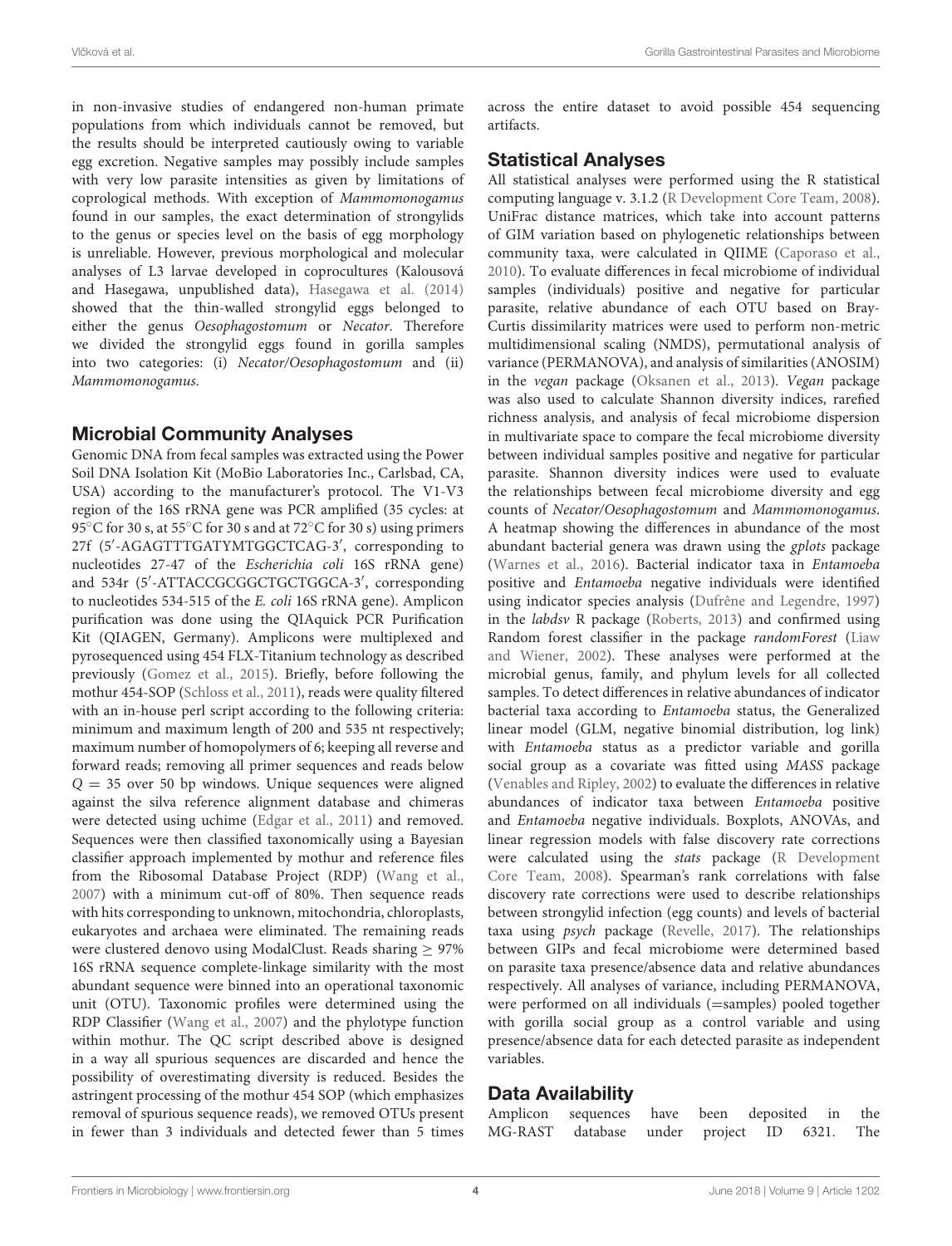datasets generated or analyzed during this study are included in Supplementary Information files or are available from the corresponding author on reasonable request.

### RESULTS

#### Parasites Detected

We detected: trophozoites of Troglodytella/Gorillophilus, Prototapirella gorillae, and other unidentified entodiniomorphid ciliates; cysts of Blastocystis, Entamoeba (including cysts with eight and four nuclei); eggs of Strongyloides, Necator/Oesophagostomum, Mammomonogamus, Bertiella, and Spirurida fam. gen (**[Table 1](#page-4-0)**, Table S2). The median of the EPG for Necator/Oesophagostomum and Mammomonogamus was 22.96 EPG (Min: 0; Max: 22.96) and 3.13 EPG (Min: 0; Max: 93.75), respectively (see Table S3).

<span id="page-4-0"></span>

| <b>TABLE 1</b>   Prevalence (%) of parasites detected in fecal samples of four gorilla |  |
|----------------------------------------------------------------------------------------|--|
| groups.                                                                                |  |

|                             | H <sub>1</sub> | H <sub>2</sub> | U1       | U <sub>2</sub> | All  |
|-----------------------------|----------------|----------------|----------|----------------|------|
| Unidentif, entod, ciliates  | 55.6           | 75             | 36.4     | 27.3           | 48.8 |
| Troglodytella/Gorillophilus | 100            | 91.7           | 100      | 100            | 97.7 |
| Prototapirella gorillae     | 100            | 91.7           | 90.9     | 100            | 95.3 |
| Blastocystis                | 0              | 25             | $\Omega$ | 9.1            | 9.3  |
| Entamoeba                   | 88.9           | 58.3           | 27.3     | 45.5           | 53.5 |
| <b>Strongyloides</b>        | 11.1           | 8.3            | $\Omega$ | 18.2           | 9.3  |
| Necator/Oesophagostomum     | 100            | 100            | 100      | 90.9           | 97.7 |
| Mammomonogamus              | 55.6           | 75             | 63.6     | 63.6           | 65.1 |
| Bertiella                   | 0              | 8.3            | $\Omega$ | $\Omega$       | 2.3  |
| Spirurida fam. gen.         | 33.3           | 66.7           | 36.4     | 18.2           | 39.5 |

# Parasitic Infections and Gastrointestinal Microbiome

We obtained a median sampling depth of 6,458 reads per gorilla fecal sample (Min: 2,114; Max: 116,361) after sequence quality control (for further detail see [Gomez et al., 2015,](#page-10-5) [2016b\)](#page-10-6). The median of the raw reads was 6,559 (Min: 2,204; Max: 117,457) per sample. The total number of reads obtained in total was 421,553 and 416,624 after quality filtering. We found weak differences in the overall GIM composition only between Entamoeba positive (Ent+) and Entamoeba negative (Ent-) individuals (PERMANOVA for OTU relative abundances, based on Bray-Curtis dissimilarity matrices: Pseudo- $F = 1.985$ ,  $R^2 = 0.043$ ,  $p = 0.009$ , **[Table 2](#page-4-1)**, Figure S2). Both weighted and unweighted UniFrac distance matrices also indicated differences in GIM composition between Ent+ and Ent- individuals (PERMANOVA: Pseudo-F = 1.668,  $R^2 = 0.037$ ,  $p = 0.053$ ; Pseudo-F = 1.371,  $R^2 = 0.031$ ,  $p = 0.006$ , for weighted and unweighted UniFrac distances respectively; **[Table 2](#page-4-1)**, **[Figure 1](#page-5-0)**). We found no differences in overall GIM composition between Ent+ and Ent- gorillas according to ANOSIM analyses: Bray-Curtis dissimilarity matrices ( $R = 0.091$ ,  $p = 0.017$ ), weighted UniFrac ( $R = 0.040$ ,  $p = 0.107$ ), and unweighted UniFrac  $(R = 0.010, p = 0.296).$ 

We detected significant differences in relative abundances of indicator taxa, detected by Species indicator analysis and Random forest classifier, in Ent- and Ent+ individuals based on GLM (negative binomial distribution, log link) with Entamoeba status as a predictor variable and gorilla social group as a covariate (**[Table 3](#page-6-0)**, **[Figure 2](#page-7-0)**). Specifically, at the phylum level, unknown Tenericutes (GLM:  $F = 2.992$ ,  $p = 0.003$ ) reached higher levels in  $Ent+$  individuals. At the family level, Peptostreptococcaceae reached significantly higher levels in  $Ent-$  individuals (GLM:  $F = -2.559$ ,  $p = 0.010$ ), while unknown Selenomonadales (GLM:  $F = 3.935$ ,  $p \le 0.001$ ), Erysipelotrichaceae (GLM:  $F = 3.505, p \le$ 0.001), unknown Mollicutes (GLM:  $F = 3.282$ ,  $p = 0.001$ ),

<span id="page-4-1"></span>TABLE 2 | Differences in fecal microbiome at the OTU level between individuals positive and negative for particular parasite based on PERMANOVA with gorilla social group as controlled variable.

| Covariate                   | <b>Bray-Curtis dissimilarity matrices</b> |                |       | <b>Weighted UniFrac</b> |                |       | <b>Unweighted UniFrac</b> |                |       |
|-----------------------------|-------------------------------------------|----------------|-------|-------------------------|----------------|-------|---------------------------|----------------|-------|
|                             | Pseudo-F                                  | R <sub>2</sub> | p     | Pseudo-F                | R <sub>2</sub> | p     | Pseudo-F                  | R <sub>2</sub> | p     |
| Entamoeba                   | 1.985                                     | 0.043          | 0.009 | 1.668                   | 0.037          | 0.053 | 1.371                     | 0.031          | 0.006 |
| Group                       | 2.101                                     | 0.136          | 0.002 | 1.776                   | 0.118          | 0.002 | 1.515                     | 0.103          | 0.001 |
| Unidentif, entod, cilliates | 1.240                                     | 0.027          | 0.197 | 1.183                   | 0.026          | 0.248 | 1.119                     | 0.026          | 0.108 |
| Group                       | 2.180                                     | 0.143          | 0.001 | 1.861                   | 0.125          | 0.003 | 1.597                     | 0.110          | 0.001 |
| Blastocystis                | 1.052                                     | 0.023          | 0.366 | 0.565                   | 0.013          | 0.913 | 0.865                     | 0.021          | 0.920 |
| Group                       | 2.193                                     | 0.144          | 0.001 | 1.806                   | 0.123          | 0.001 | 1.545                     | 0.107          | 0.001 |
| Strongyloides               | 1.026                                     | 0.023          | 0.419 | 1.001                   | 0.225          | 0.416 | 1.117                     | 0.025          | 0.143 |
| Group                       | 2.176                                     | 0.143          | 0.001 | 1.810                   | 0.122          | 0.003 | 1.572                     | 0.108          | 0.001 |
| Mammomonogamus              | 0.628                                     | 0.014          | 0.947 | 0.676                   | 0.015          | 0.840 | 0.943                     | 0.022          | 0.706 |
| Group                       | 2.187                                     | 0.145          | 0.001 | 1.841                   | 0.125          | 0.004 | 1.597                     | 0.110          | 0.001 |
| Spirurida fam. gen.         | 0.811                                     | 0.018          | 0.747 | 0.581                   | 0.013          | 0.941 | 0.962                     | 0.022          | 0.604 |
| Group                       | 2.153                                     | 0.143          | 0.002 | 1.900                   | 0.129          | 0.003 | 1.602                     | 0.111          | 0.001 |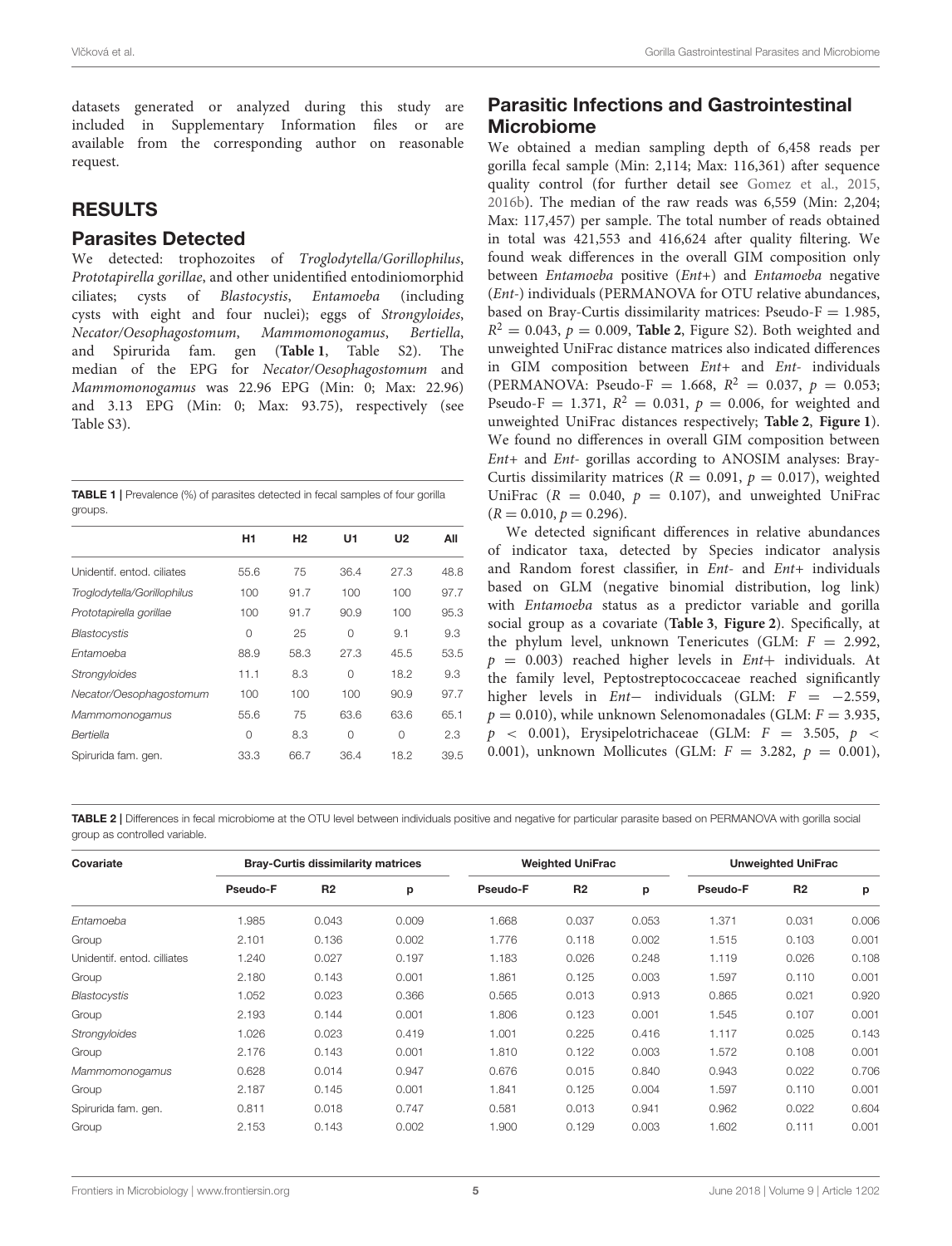

<span id="page-5-0"></span>and Anaeroplasmataceae (GLM:  $F = 2.473$ ,  $p = 0.013$ ) reached higher levels in Ent+ individuals. At the genus level, unknown Selenomonadales (GLM:  $F = 3.697$ ,  $p < 0.001$ ), unknown Erysipelotrichaceae (GLM:  $F = 2.815$ ,  $p = 0.005$ ), unknown Molicutes (GLM:  $F = 3.260$ ,  $p = 0.001$ ), unknown Deltaproteobacteria (GLM:  $F = 4.217$ ,  $p < 0.001$ ), Olsenella (GLM:  $F = 2.852$ ,  $p = 0.004$ ), and *Dorea* (GLM:  $F = 3.167$ ,  $p = 0.002$ ) reached significantly higher levels in  $Ent+$  individuals. Three out of six indicator taxa on genus level belonged among the 26 most abundant bacterial genera (Figure S3). Although Entamoeba status significantly predicted the abundance of these taxa, social group membership was also a significant factor in some of these taxa (GLM:  $p < 0.05$ ; data not shown). We did not find significant differences in relative abundances of any other bacterial taxa between individuals positive or negative for other detected parasites (data not shown).

GIM diversity (Shannon diversity index) did not significantly differ between Ent+ and Ent- individuals, even though they reached higher values in  $Ent+$  individuals (ANOVA:  $F = 2.823$ ,  $p = 0.101$ ; **[Figure 3](#page-8-0)**). Moreover, we found no significant differences between Ent+ and Ent- individuals based on rarefied richness analysis (ANOVA:  $F = 1.129$ ,  $p = 0.295$ ). Analyses of multivariate dispersion of communities or inter-individual variation within groups also did not show differences between Ent+ and Ent- individuals (ANOVA:  $F = 0.047$ ,  $p = 0.829$ ; Figure S4).

Using linear regression models we found no relationships between egg counts of Necator/Oesophagostomum and Mammomonogamus (EPG) and overall fecal microbiome composition, as described by the first NMDS axis, NMDS1  $(R<sup>2</sup> = 0.009, t = 0.618, p = 0.540; R<sup>2</sup> < 0.001, t = 0.025, p = 0.974,$ for Necator/Oesophagostomum and Mammomonogamus respectively; **[Figures 4A,B](#page-8-1)**). The results were also confirmed by Spearman's rank correlations (Necator/Oesophagostomum,  $ρ = -2.795, p = 0.069; Mammomongamus, ρ = -0.180,$  $p = 0.247$ ). We found weak relationships only between relative abundances of members of phylum Verrucomicrobia, family Verrucomicrobia subdivision 5 and Necator/Oesophagostomum egg counts based on Spearman's rank correlations and linear regression models (Figures S5A,B), but when we applied false discovery rate corrections, we did not find the significant results anymore, even if we defined the fdr-q value threshold as 0.1 (data not shown). The relationships between relative abundances of other detected bacterial taxa and Necator/Oesophagostomum egg counts were not statistically significant (data not shown). We did not find any significant relationship between relative abundances of any bacterial taxa and Mammomonogamus egg counts using Spearmans rank correlation analyses and linear regression model (data not shown).

We found no relationship between fecal microbiome diversity (Shannon diversity indices) and egg count of Necator/Oesophagostomum (Spearman's rank correlation:  $\rho = -0.218$ ,  $p = 0.161$ ; linear regression model:  $R^2 = 0.005$ ,  $t = -1.434$ ,  $p = 0.159$ , Figure S6) or Mammomonogamus (Spearman's rank correlation:  $\rho = -0.010$ ,  $p = 0.949$ ; linear regression model:  $R^2 < 0.001$ ,  $t = 0.095$ ,  $p = 0.093$ , Figure S6).

### **DISCUSSION**

Given the evolutionary relationships between non-human primates and humans, studying associations between parasites and gut bacteria in great apes may help to understand current configurations of the human gut microbiome in the context of health and disease. Although the effect of GIP infection on the bacterial community composition of western lowland gorillas appears to be weak, our data show evidence that presence of Entamoeba spp. is associated with the abundance of specific bacterial taxa in the gorilla gastrointestinal tract. The mechanism behind these observations is unknown, however, this may be a reflection of either direct or indirect interaction between entamoebas, the GIM, and the host immune system. The genus Entamoeba contains both pathogenic and commensal species [\(Verweij et al., 2003;](#page-11-26) [Stensvold et al., 2010\)](#page-11-27). Although much is known about parasitic E. histolytica, the causative agent of amoebic dysentery in humans, and its impact on GIM [\(Rani et al., 2006;](#page-11-28) [Galván-Moroyoqui et al., 2008;](#page-10-23) [Verma et al., 2012;](#page-11-29) [Burgess and Petri, 2016\)](#page-9-8), there is no information about the non-pathogenic Entamoeba species and their relationship with host's GIM. In severe cases, E. histolytica trophozoites colonize the large intestine, especially the cecal and sigmoidorectal regions, where they feed on cellular debris and certain species of bacteria, allowing others to proliferate or inducing a host immune response that differentially affects the survival of different microbes [\(Morton et al., 2015;](#page-10-3) Burgess and Petri, [2016\)](#page-9-8). It has been shown that direct competition by intestinal commensals can provide protection from invading pathogens, thus a disturbance of the normal GIM may result in increased susceptibility to pathogens [\(Hayes et al., 2010;](#page-10-35) [Buffie and Pamer, 2013\)](#page-9-18). Moreover, it is assumed that a specific gut microbiota predisposes an individual to Enatmoeba colonization [\(Bracha et al., 1982;](#page-9-7) [Galván-Moroyoqui et al.,](#page-10-23) [2008\)](#page-10-23).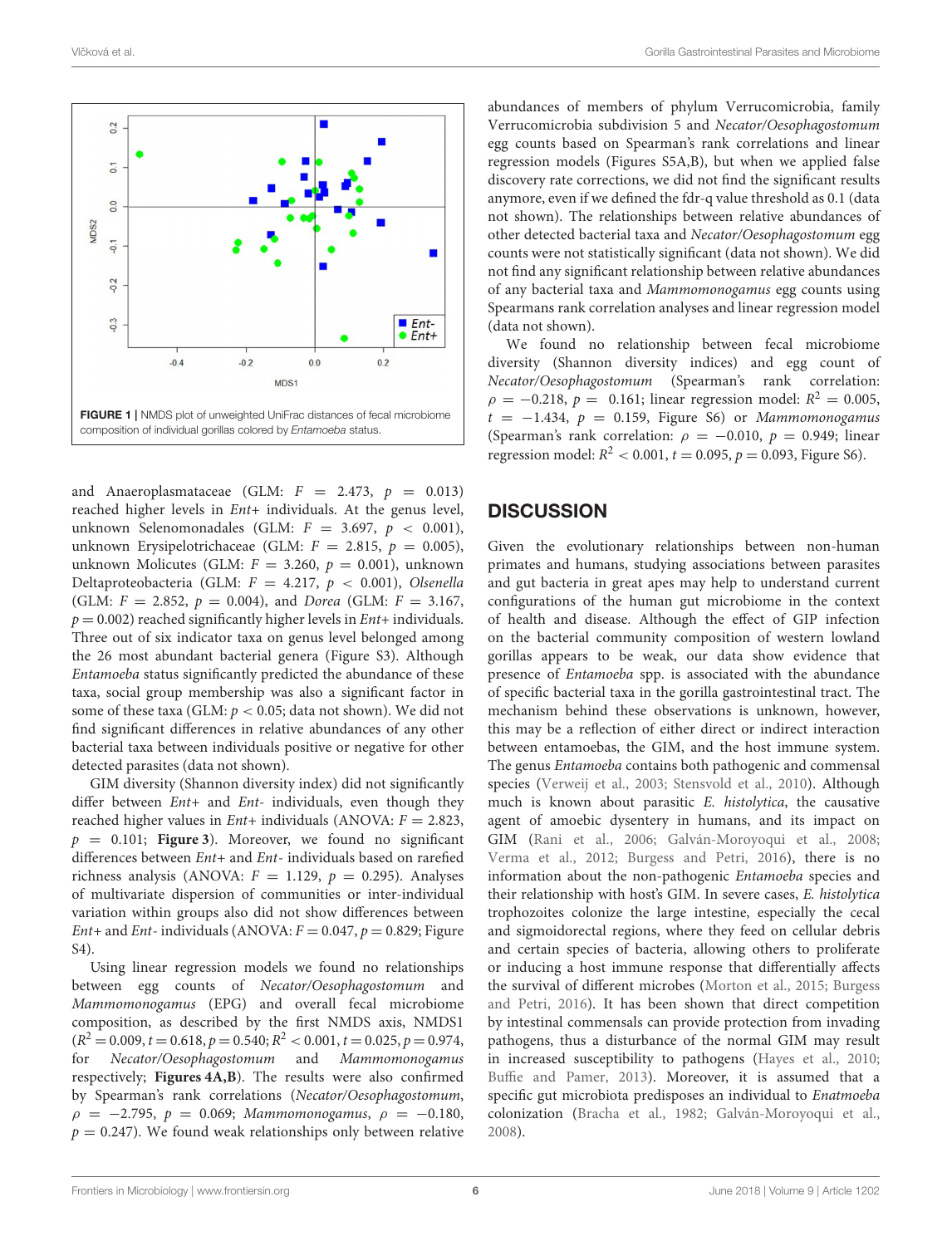| <b>Taxonomic rank</b> | Indicator taxa in Ent-        | <b>Indicator value</b> | Probability | Mean relative abundance % (SD) |                    |  |
|-----------------------|-------------------------------|------------------------|-------------|--------------------------------|--------------------|--|
|                       |                               |                        |             | $Ent-$                         | $Ent+$             |  |
| Family                | Unknown (Bacteroidetes)       | 0.599                  | 0.022       | 6.547 (3.632)                  | 4.192 (2.556)      |  |
| Family                | Peptostreptococcaceae         | 0.535                  | 0.018       | $0.030*(0.032)$                | 0.007(0.014)       |  |
| Genus                 | Unknown (Bacteroidetes)       | 0.595                  | 0.04        | 5.962 (3.544)                  | 4.198 (2.834)      |  |
| <b>Taxonomic rank</b> | Indicator taxa in Ent+        | <b>Indicator value</b> | Probability | Mean relative abundance % (SD) |                    |  |
|                       |                               |                        |             | $Ent-$                         | $Ent+$             |  |
| Phyla                 | Unknown (Tenericutes)         | 0.745                  | 0.002       | 0.091(0.086)                   | $0.233**$ (0.321)  |  |
| Family                | Unknown (Selenomonadales)     | 0.837                  | 0.001       | 0.275(0.371)                   | $1.056***$ (2.030) |  |
| Family                | Erysipelotrichaceae           | 0.809                  | 0.026       | 0.064(0.172)                   | $0.284***$ (1.826) |  |
| Family                | Unknown (Mollicutes)          | 0.73                   | 0.001       | 0.004(0.026)                   | $0.068**$ (0.139)  |  |
| Family                | Anaeroplasmataceae            | 0.723                  | 0.003       | 0.071(0.066)                   | $0.166*$ (0.232)   |  |
| Genus                 | Unknown (Selenomonadales)     | 0.825                  | 0.002       | 0.325(0.362)                   | $1.083***$ (1.961) |  |
| Genus                 | Unknown (Erysipelotrichaceae) | 0.818                  | 0.007       | 0.077(0.345)                   | $0.359**$ (1.977)  |  |
| Genus                 | Unknown (Mollicutes)          | 0.734                  | 0.002       | 0.009(0.024)                   | $0.052**$ (0.147)  |  |
| Genus                 | Unknown (Deltaproteobacteria) | 0.675                  | 0.005       | 0.049(0.038)                   | $0.144***$ (0.105) |  |
| Genus                 | Olsenella                     | 0.663                  | 0.047       | 0.625(1.518)                   | $1.952**$ (2.577)  |  |
| Genus                 | Dorea                         | 0.646                  | 0.006       | 0.005(0.048)                   | $0.046**$ (0.127)  |  |

<span id="page-6-0"></span>TABLE 3 | Indicator taxa with mean relative abundances in Ent- and Ent+ individuals.

Significant differences based on GLM with negative binomial distribution, \*\*\*0.01, \*\*0.05, and \*0.1.

Our data indicate that the presence of Entamoeba is not associated with heterogeneity and dispersion of the fecal microbiome in lowland gorillas. Thus, either larger sample sizes may be needed to detect such differences or the effects of Entamoeba infections in the fecal microbiome differ between humans and non-human primates since a higher alpha diversity has been previously detected upon infection with Entamoeba spp. in hunter-gatherer and agricultural human populations [\(Morton et al., 2015\)](#page-10-3). Nevertheless, we observed that in most cases, with the exception of family Peptostreptococcaceae, Ent+ individuals have a higher abundance of taxa that may play an important role in nutrition, and metabolism for the host (e.g., fiber degraders, carbohydrate and glucose fermenters) and taxa that seem to be a signature of the fecal microbiome of gorillas even if they belong among minor taxa (e.g., Olsenella, Dorea, and Verrucomicrobiacea) [\(Gomez et al., 2015,](#page-10-5) [2016b\)](#page-10-6). We detected significant changes in members of dominant mammalian GIM phyla: Firmicutes, and Actinobacteria (Lay et al., [2005\)](#page-10-36) associated with Entamoeba infection. We also found differences in members of Bacteroidetes, specifically unknown Bacteroidetes, nevertheless those were not significant. However, lower levels of members of the genus Bacteroides, which are important contributors to carbohydrate metabolism, nutrition and health of human and animals, have been previously observed in Ent+ people [\(Rani et al., 2006;](#page-11-28) [Verma et al., 2012;](#page-11-29) Morton et al., [2015\)](#page-10-3). Several genera belonging to Firmicutes reached significantly higher levels in Ent+ gorillas. For instance, Dorea, a common member of the human GIM, and important shortchain fatty acid producing bacteria [\(Guinane and Cotter, 2013;](#page-10-37) [Schnorr et al., 2014\)](#page-11-30), was more abundant in Ent+ individuals. A

higher abundance of the Anaeroplasmataceae family was found in Ent+ individuals. These bacteria are known contributors to fermentative mechanisms in environmental micro-ecosystems [\(Koike et al., 2003\)](#page-10-38); thus, its abundance may be beneficial for the host in the context of foraging efficiency. Members of family Erysipelotrichaceae, previously associated with several diseases in humans [\(Kaakoush, 2015\)](#page-10-39), also reached higher levels in Ent+ individuals, however studies examining the direct impact that changes in the abundance of Erysipelotrichaceae have on the host are still required. Olsenella, a common member of GIM of great apes [\(Gomez et al., 2015;](#page-10-5) [Moeller et al., 2016\)](#page-10-7) reached higher relative abundances in  $Ent+$  individuals. This genus was found to be more abundant in humans suffering from soil-transmitted helminths [\(Rosa et al., 2018\)](#page-11-31). Olsenella has been previously associated with a reduction in gut inflammation [\(Wang et al.,](#page-11-32) [2015\)](#page-11-32), suggesting that its association with Entamoeba infection may potentially have positive side effects on the gorilla gut health.

Our observations raise questions about the natural occurrence of Entamoeba infections in the gorilla gastrointestinal ecosystem or the potential advantage of harboring these amoebas in terms of nutrition. Future studies should explore specific molecular interactions between hosts and their resident parasites and bacteria, seeking to determine if parasites help to retain nutritionally useful bacteria and displace those that are not essential or are harmful. Moreover, the prevalence and apparently harmless nature of some parasites (e.g., most of Entamoeba spp.) in gorillas must be tested molecularly, by specifically targeting the presence and expression of known parasiteassociated virulence factors. Since large diversity of Entamoeba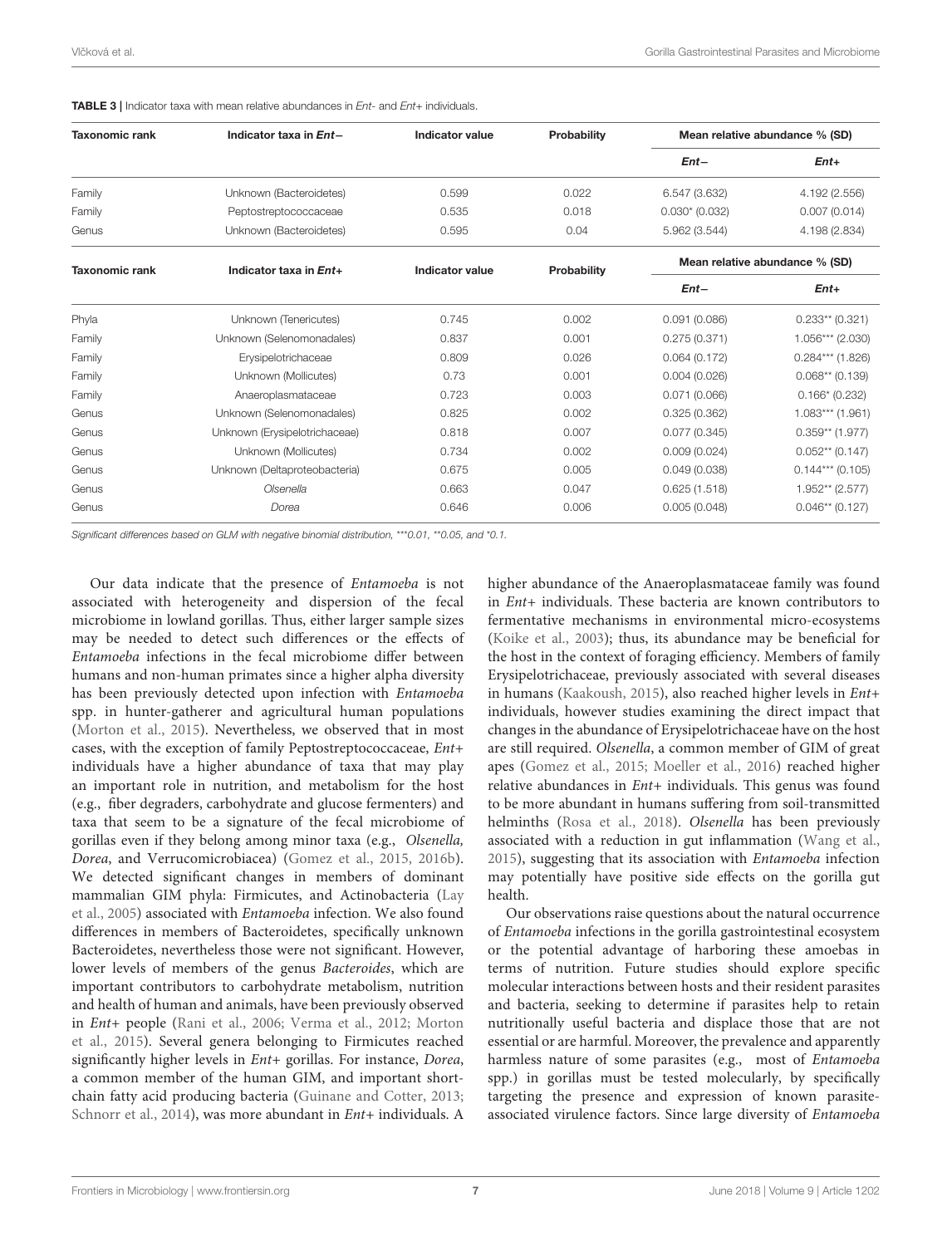

<span id="page-7-0"></span>spp. has been observed in wild great apes (Vlčková et al., [2018\)](#page-11-5), the molecular identification of particular Entamoeba species/genotypes may help to discriminate among particular parasite-bacteria interactions involving selected species, and the way they impact the GIM. Moreover, since many of the detected bacterial taxa, which significantly differed in studied individuals based on Entamoeba status belong to unknown

species, it is difficult to evaluate the effect of these differences on the host. Due to the high complexity of the system, the metabolomic analyses should be included in the further studies to evaluate possible changes in the overall functionality of the GIM.

We did not find any associations between bacterial relative abundances as well as fecal microbiome diversity and intensity of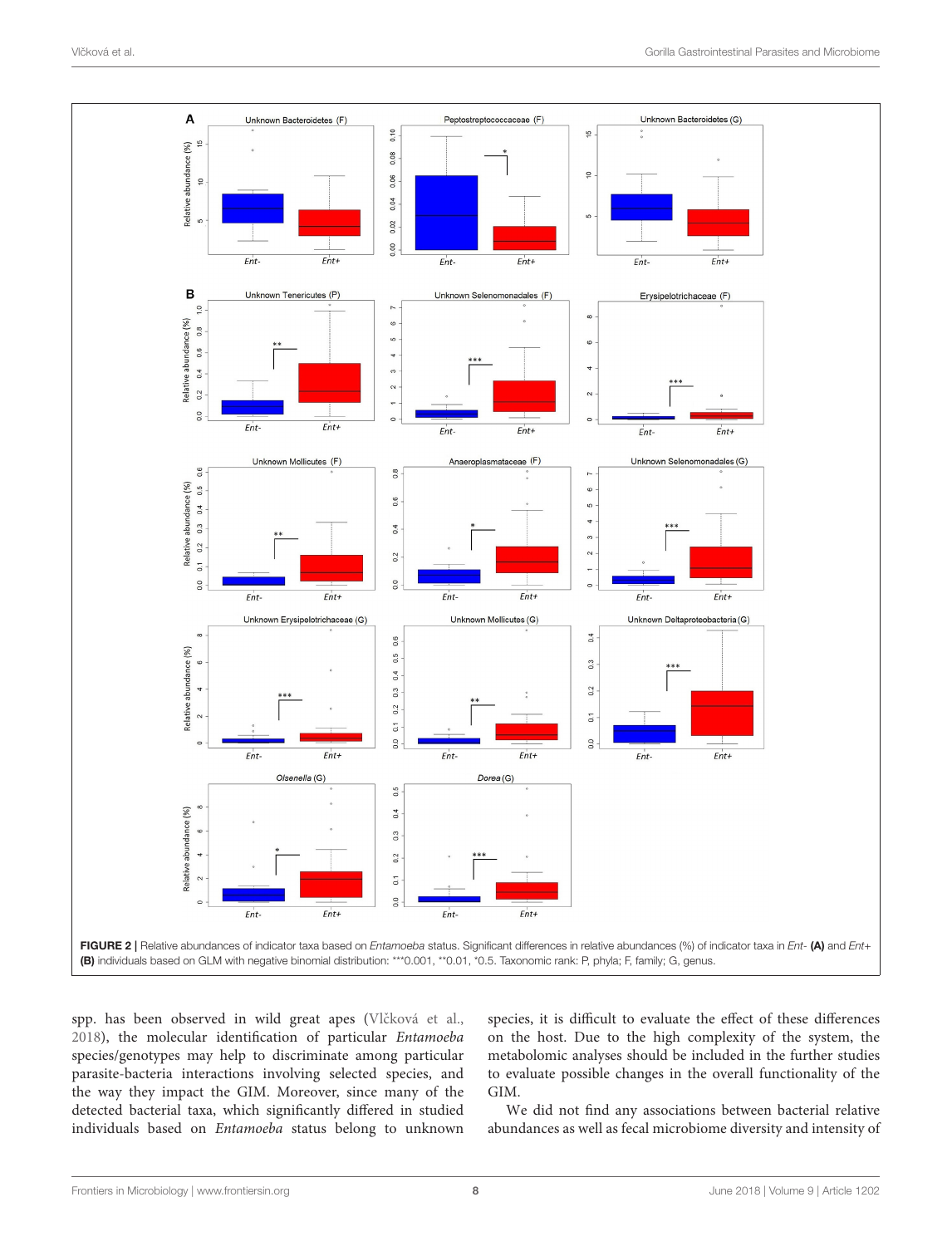Necator/Oesophagostomum and Mammomonogamus infection. However, our results could be affected by the inability to distinguish eggs of strongylid nematodes using the coprological methods as the life cycles and pathogeneses of these strongylids are different. Recently, a hidden diversity in the strongylid nematode communities in this gorilla population has been revealed by implementation ITS-2 metabarcoding at the Illumina MiSeq platform (Pafčo et al., 2018). Such approach allowed the detection of rare, otherwise overlooked taxa such as Ternidens diminutus and Libyostrongylus sp. present in a small number of samples and represented by a low numbers of reads. In future research, advanced molecular tools need to be implemented also to study GIP diversity to assess the associations between strongylids and GIM. Ensuing inflammatory responses from the host to strongylid infections may induce a gut environment with microbe-selective properties, which is further modulated by diet. As we did not record any clinical signs of strongylid infections in the studied gorillas, we may assume that the



levels of Necator/Oesophagostomum infection may be too low and their abundance in the gorilla GIM may be facilitated by immune adaptations to pathogen exposure. It is also possible that strongylids may induce modifications of the GIM at the site of infection (e.g., duodenal mucosa for hookworms) that are not reflected in the fecal microbiome composition (Cooper et al., [2013\)](#page-9-19). Along these lines, and in light of the potential therapeutic application of hookworms and suggestions of using chronic hookworm infection as immunomodulatory therapy to counteract detrimental immune responses [\(Daveson et al.,](#page-9-20) [2011\)](#page-9-20), the contention of parasites as a ubiquitous fraction of the GIM, interacting in synergy with specific GIM signatures in non-human primates and traditional populations should be explored.

Here, we examined the associations between GIP infections and the GIM composition of wild lowland gorillas. Although we did not observe notable changes in global bacterial community profiles in connection with GIP infections, we found significant relationships between Entamoeba infections and abundances of certain gut bacterial taxa. These changes could be mediated by complex interactions of the GIPs with the host ecology (diet), the host immune machinery, and the other microbiota. To gain further insight into the specific nature of these interactions, it will be necessary to apply additional molecular approaches to assess GIP diversity and function at the mucosal level to understand how the host immune system reacts to the GIPs and their virulence factors, with subsequent consequences for gut bacterial communities. Likewise, the role of diet in this interaction should be clarified from a molecular perspective in terms of metabolic impact on the GIPs and the other microbiota. For more complex analyses adding other factors affecting fecal microbiome of great apes, e.g., sex and age would be also beneficial, nevertheless, it would require studying captive or larger number of habituated animals. Moreover, future work may be directed into analyzing the evolutionary correlates of GIP infections for health and disease in humans and great apes. Our results can have implications for understanding hostmicrobe interactions and gorilla welfare in both wild and captive

<span id="page-8-1"></span><span id="page-8-0"></span>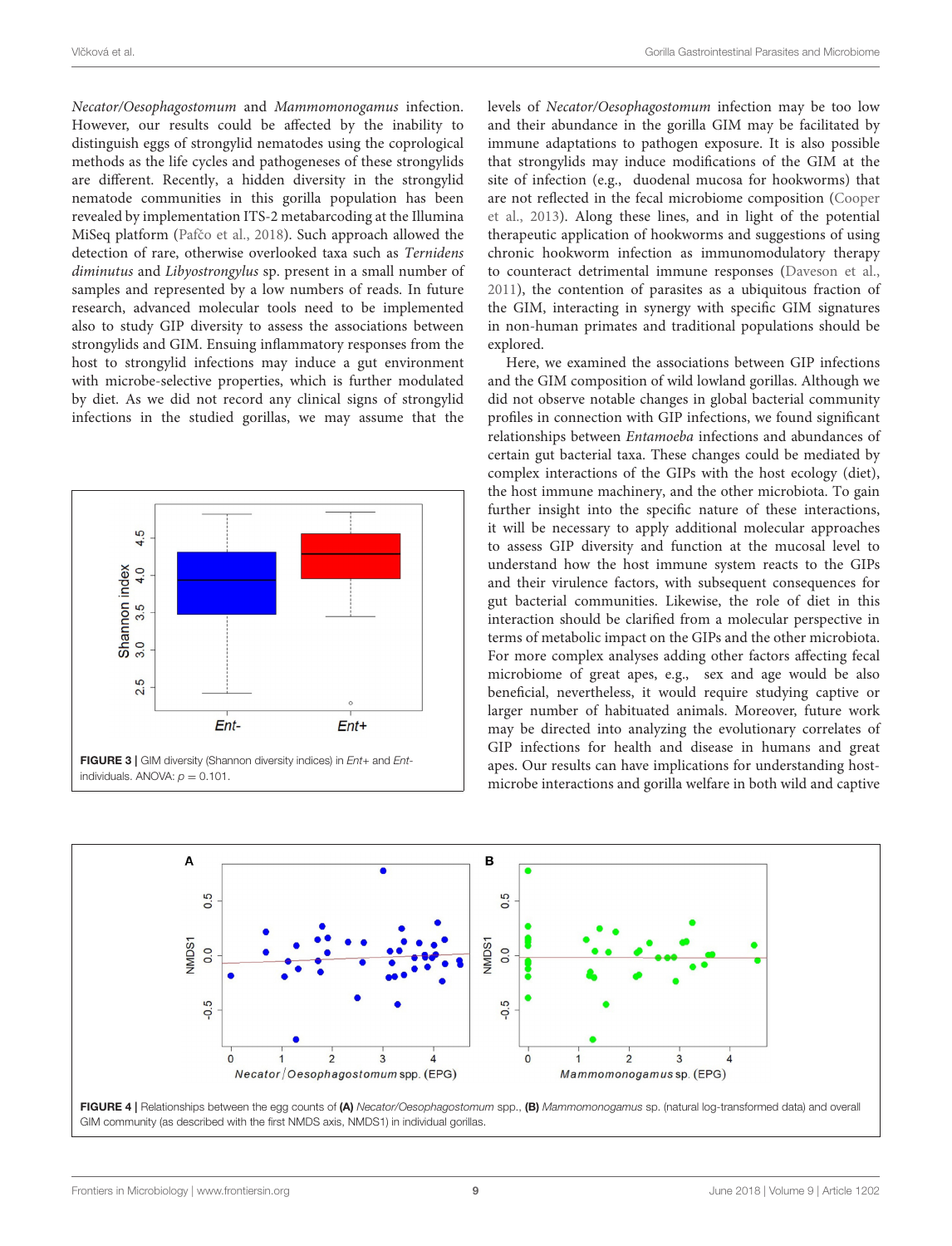conditions. Absence of GIP in captive apes may be responsible for particular health or digestive problems (together with other factors like diet), on the other hand, it is well-known that particular GIP in captive apes can reach higher intensities than in the wild and infected animals suffer from clinical outcomes which are rarely observed in the wild.

### AUTHOR CONTRIBUTIONS

KV and AG conceived the initial project design, with inputs from KP; BP KP and AT designed the field study and collected the samples; KV, AG, MT performed the microbial community analyses; BP performed parasitological analyses; KV analyzed the data with significant contributions from AG; KP, DM, KN, BreW, BryW, CY, RS, SL provided the financial support; KV wrote the initial manuscript with significant contributions from AG and KP. All authors reviewed the manuscript.

### ACKNOWLEDGMENTS

We thank the Government of the Central African Republic and to the World Wildlife Fund for granting permission to conduct our research in the Central African Republic; the Primate Habituation Programme (Dzanga-Ndoki National Park, Dzanga-Sangha Protected Areas) for logistical support in the

### **REFERENCES**

- <span id="page-9-11"></span>Anderson, R. M., and Schad, G. A. (1985). Hookworm burdens and faecal egg counts: an analysis of the biological basis of variation. Trans. R. Soc. Trop. Med. Hyg. 79, 812–825. doi: [10.1016/0035-9203\(85\)90128-2](https://doi.org/10.1016/0035-9203(85)90128-2)
- <span id="page-9-5"></span>Audebert, C., Even, G., Cian, A., Loywick, A., Merlin, S., et al. (2016). Colonization with the enteric protozoa Blastocystis is associated with increased diversity of human gut bacterial microbiota. Sci. Rep. 6:25255. doi: [10.1038/srep25255](https://doi.org/10.1038/srep25255)
- <span id="page-9-0"></span>Berg, R. (1996). The indigenous gastrointestinal microflora. Trends Microbiol. 4, 430–435. doi: [10.1016/0966-842X\(96\)10057-3](https://doi.org/10.1016/0966-842X(96)10057-3)
- <span id="page-9-3"></span>Berrilli, F., Di Cave, D., Cavallero, S., and D'Amelio, S. (2012). Interactions between parasites and microbial communities in the human gut. Front. Cell. Infect. Microbiol. 2:141. doi: [10.3389/fcimb.2012.00141](https://doi.org/10.3389/fcimb.2012.00141)
- <span id="page-9-7"></span>Bracha, R., Kobiler, D., and Mirelman, D. (1982). Attachment and ingestion of bacteria by trophozoites of Entamoeba histolytica. Infect. Immun. 36, 396–406.
- <span id="page-9-18"></span>Buffie, C. G., and Pamer, E. G. (2013). Microbiota-mediated colonization resistance against intestinal pathogens. Nat. Rev. Immunol. 13, 790–801. doi: [10.1038/nri3535](https://doi.org/10.1038/nri3535)
- <span id="page-9-8"></span>Burgess, S. L., and Petri, W. A. Jr. (2016). The intestinal bacterial microbiome and E. histolytica infection. Curr. Trop. Med. Rep. 3, 71–74. doi: [10.1007/s40475-016-0083-1](https://doi.org/10.1007/s40475-016-0083-1)
- <span id="page-9-14"></span>Burgunder, J., Pafčo, B., Petrželková, K. J., Modrý, D., Hashimoto, C., and MacIntosh, A. J. J. (2017). Complexity in behavioural organization and strongylid infection among wild chimpanzees. Anim. Behav. 129, 257–268. doi: [10.1016/j.anbehav.2017.06.002](https://doi.org/10.1016/j.anbehav.2017.06.002)
- <span id="page-9-10"></span>Bush, A. O., Lafferty, K. D., Lotz J. M., and Shostak, A. W. (1997). Parasitology meets ecology on its own terms: Margolis et al. revisited. J. Parasitol. 83, 575–583. doi: [10.2307/3284227](https://doi.org/10.2307/3284227)
- <span id="page-9-12"></span>Cabaret, J., Gasnier, N., and Jacquiet, P. (1998). Faecal egg counts are representative of digestive-tract strongyle worm burdens in sheep and goats. Parasite 5, 137–142. doi: [10.1051/parasite/1998052137](https://doi.org/10.1051/parasite/1998052137)
- <span id="page-9-4"></span>Cantacessi, C., Giacomin, P., Croese, J., Zakrzewski, M., Sotillo, J., McCann, L., et al. (2014). Impact of experimental hookworm infection on the human gut microbiota. J. Infect. Dis. 210, 1431–1434. doi: [10.1093/infdis/jiu256](https://doi.org/10.1093/infdis/jiu256)

field; K. A. Shutt and all local trackers and assistants for their help with sample collection. We thank Ran Blekhman for hosting KV for the data analyses in his laboratory at the Department of Genetics, Cell Biology, and Development, Department of Ecology, Evolution, and Behavior, University of Minnesota. This publication derives from the HPI-lab, Laboratory for Infectious Diseases Common to Humans and (non-Human) Primates, Czech Republic. This work was financially supported by the Internal Grant Agency of University of Veterinary and Pharmaceutical Sciences Brno 138/2015/FVL, by the institutional support of the Institute of Vertebrate Biology, Academy of Sciences of the Czech Republic (RVO: 68081766), by the project CEITEC- Central European Institute of Technology (CZ.1.05/1.100/02.0068) from European Regional Development Fund, and co-financed from European Social Fund and State Budget of the Czech Republic (project OPVK CZ.1.07/2.3.00/20.0300). Sequencing was supported by the US National Science Foundation (NSF) 0935347 and the University of Illinois at Urbana-Champaign.

#### SUPPLEMENTARY MATERIAL

The Supplementary Material for this article can be found [online at: https://www.frontiersin.org/articles/10.3389/fmicb.](https://www.frontiersin.org/articles/10.3389/fmicb.2018.01202/full#supplementary-material) 2018.01202/full#supplementary-material

- <span id="page-9-16"></span>Caporaso, J. G., Kuczynski, J., Stombaugh, J., Bittinger, K., Bushman, F. D., Costello, E. K., et al. (2010). QIIME allows analysis of highthroughput community sequencing data. Nat. Methods 7, 335–336. doi: [10.1038/nmeth.f.303](https://doi.org/10.1038/nmeth.f.303)
- <span id="page-9-9"></span>Červená, B., Vallo, P., Pafčo, B., Jirků, K., Jirků, M., Petrželková, K. J., et al. (2017). Host specificity and basic ecology of Mammomonogamus (Nematoda, Syngamidae) from lowland gorillas and forest elephants in Central African Republic. Parasitology [144, 1016–1025. doi: 10.1017/S00311820170](https://doi.org/10.1017/S0031182017000221) 00221
- <span id="page-9-13"></span>Chapman, C. A., Speirs, M. L., Gillespie, T. R., Holland, T., and Austad, K. M. (2006). Life on the edge: gastrointestinal parasites from the forest edge and interior primate groups. Am. J. Primatol. 68, 397–409. doi: [10.1002/ajp.20233](https://doi.org/10.1002/ajp.20233)
- <span id="page-9-2"></span>Consortium, T. H. M. P. (2012). Structure, function and diversity of the healthy human microbiome. Nature [486, 207–214. doi: 10.1038/nature](https://doi.org/10.1038/nature11234) 11234
- <span id="page-9-19"></span>Cooper, P., Walker, A. W., Reyes, J., Chico, M., Salter, S. J., Vaca, M., et al. (2013). Patent human infections with the whipworm, Trichuris trichiura, are not associated with alterations in the faecal microbiota. PLoS ONE 8:e76573. doi: [10.1371/journal.pone.0076573](https://doi.org/10.1371/journal.pone.0076573)
- <span id="page-9-6"></span>Cox, F. E. (2002). History of human parasitology. Clin. Microbiol. Rev. 15, 595–612. doi: [10.1128/CMR.15.4.595-612.2002](https://doi.org/10.1128/CMR.15.4.595-612.2002)
- <span id="page-9-20"></span>Daveson, A. J., Jones, D. M., Gaze, S., McSorley, H., Clouston, A., Pascoe, A., et al. (2011). Effect of hookworm infection on wheat challenge in celiac disease - a randomised double-blinded placebo controlled trial. PLoS ONE 6:e17366. doi: [10.1371/journal.pone.0017366](https://doi.org/10.1371/journal.pone.0017366)
- <span id="page-9-17"></span>Dufrêne, M., and Legendre, P. (1997). Species assemblages and indicator species: the need for a flexible asymmetrical approach. Ecol. Monogr. 67, 345–366. doi: [10.2307/2963459](https://doi.org/10.2307/2963459)
- <span id="page-9-1"></span>Eckburg, P. B., Bik, E. M., Bernstein, C. N., Purdom, E., Dethlefsen, L., Sargent, M., et al. (2005). Diversity of the human intestinal microbial flora. Science 308, 1635 –1638. doi: [10.1126/science.1110591](https://doi.org/10.1126/science.1110591)
- <span id="page-9-15"></span>Edgar, R. C., Haas, B. J., Clemente, J. C., Quince, C., and Knight, R. (2011). UCHIME improves sensitivity and speed of chimera detection. Bioinformatics 27, 2194–2200. doi: [10.1093/bioinformatics/btr381](https://doi.org/10.1093/bioinformatics/btr381)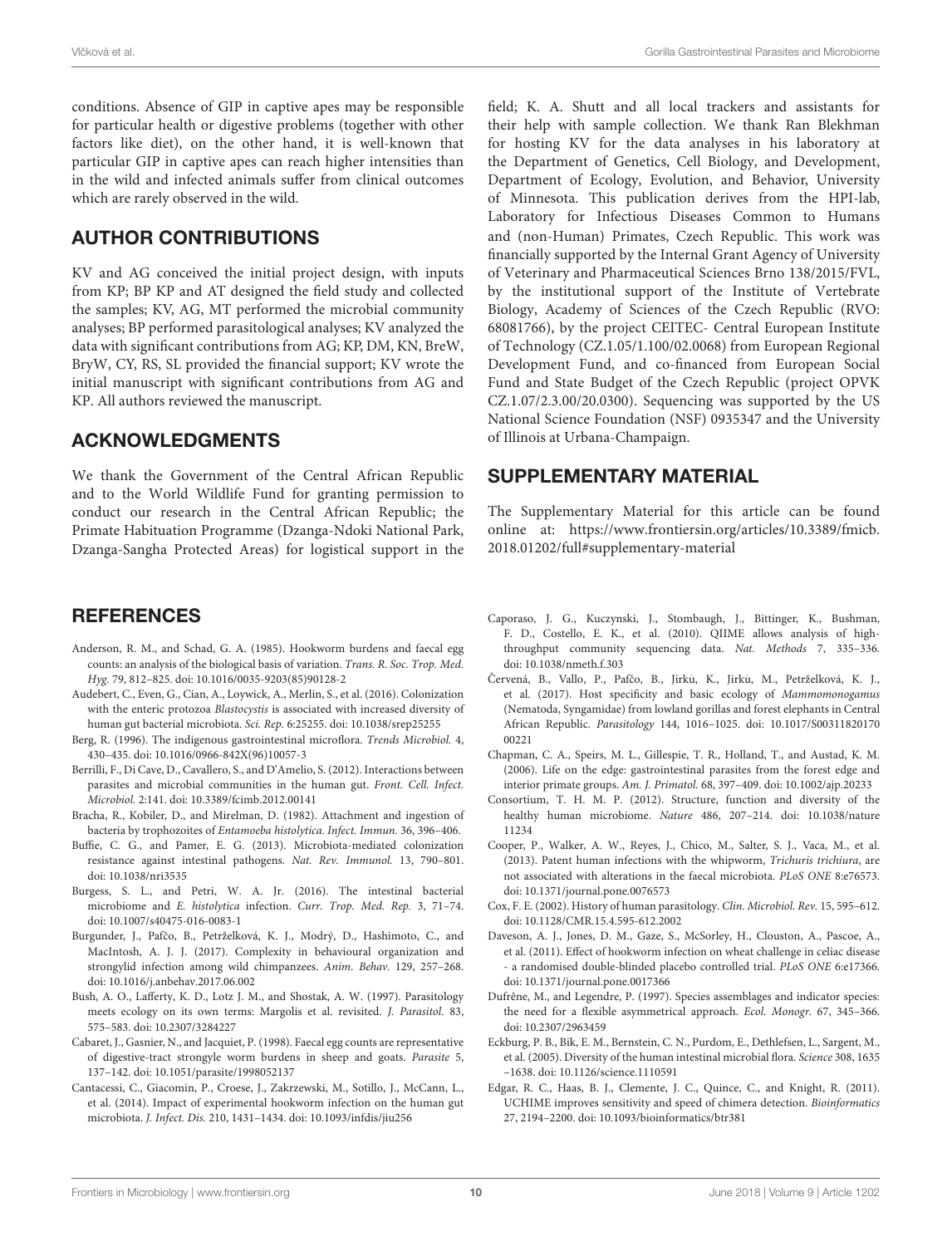- <span id="page-10-19"></span>Elliott, D. E., Summers, R. W., and Weinstock, J. V. (2007). Helminths as governors of immune-mediated inflammation. Int. J. Parasitol. 37, 457–464. doi: [10.1016/j.ijpara.2006.12.009](https://doi.org/10.1016/j.ijpara.2006.12.009)
- <span id="page-10-23"></span>Gálván-Moroyoqui, J. M., Del Carmen Domínguez-Robles, M., Franco, E., and Meza, I. (2008). The Interplay between Entamoeba and enteropathogenic bacteria modulates epithelial cell damage. PLoS Negl. Trop. Dis. 2:e266. doi: [10.1371/journal.pntd.0000266](https://doi.org/10.1371/journal.pntd.0000266)
- <span id="page-10-5"></span>Gomez, A., Petrzelkova, K., Yeoman, C. J., Vlckova, K., Mrázek, J., Koppova, I., et al. (2015). Gut microbiome composition and metabolomic profiles of wild western lowland gorillas (Gorilla gorilla gorilla) reflect host ecology. Mol. Ecol. 24, 2551–2565. doi: [10.1111/mec.13181](https://doi.org/10.1111/mec.13181)
- <span id="page-10-18"></span>Gomez, A., Petrzelkova, K. J., Burns, M. B., Yeoman, C. J., Amato, K. R., Vlckova, K., et al. (2016a). Gut microbiome of coexisting BaAka pygmies and Bantu reflects gradients of traditional subsistence patterns. Cell Rep. 14, 2142–2153. doi: [10.1016/j.celrep.2016.02.013](https://doi.org/10.1016/j.celrep.2016.02.013)
- <span id="page-10-6"></span>Gomez, A., Rothman, J. M., Petrzelkova, K., Yeoman, C. J., Vlckova, K., Umaña, J. D., et al. (2016b). Temporal variation selects for diet-microbe co-metabolic traits in the gut of Gorilla spp. ISME J. 10, 514–526. doi: [10.1038/ismej.2015.146](https://doi.org/10.1038/ismej.2015.146)
- <span id="page-10-32"></span>González-Hernández, M., Rangel-Negrín, A., Schoof, V. A. M., Chapman, C. A., Canales-Espinosa, D., and Dias, P. A. D. (2014). Transmission patterns of pinworms in two sympatric congeneric primate species. Int. J. Primatol. 35, 445–462. doi: [10.1007/s10764-014-9751-y](https://doi.org/10.1007/s10764-014-9751-y)
- <span id="page-10-37"></span>Guinane, C. M., and Cotter, P. D. (2013). Role of the gut microbiota in health and chronic gastrointestinal disease: understanding a hidden metabolic organ. Ther. Adv. Gastroenterol. 6, 295–308. doi: [10.1177/1756283X13482996](https://doi.org/10.1177/1756283X13482996)
- <span id="page-10-14"></span>Hasegawa, H., Modrý, D., Kitagawa, M., Shutt, K. A., Todd, A., Kalousová, B., et al. (2014). Humans and great apes cohabiting the forest ecosystem in central African Republic Harbour the same hookworms. PLoS Negl. Trop. Dis. 8:e2715. doi: [10.1371/journal.pntd.0002715](https://doi.org/10.1371/journal.pntd.0002715)
- <span id="page-10-35"></span>Hayes, K. S., Bancroft, A. J., Goldrick, M., Portsmouth, C., Roberts, I. S., and Grencis, R. K. (2010). Exploitation of the intestinal microflora by the parasitic nematode Trichuris muris. Science 328, 1391–1394. doi: [10.1126/science.1187703](https://doi.org/10.1126/science.1187703)
- <span id="page-10-21"></span>Hiemstra, H., Klaver, E., Vrijland, K., Kringel, H., Andreasen, A., Bouma, G., et al. (2014). Excreted/secreted Trichuris suis products reduce barrier function andsuppress inflammatory cytokine production of intestinalepithelial cells. Mol. Immunol. 60, 1–7. doi: [10.1016/j.molimm.2014.03.003](https://doi.org/10.1016/j.molimm.2014.03.003)
- <span id="page-10-29"></span>Hodges, M., Koroma, M. M., Baldé, M. S., Turay, H., Fofanah, I., Divall, M. J., et al. (2011). Current status of schistosomiasis and soil-transmitted helminthiasis in Beyla and Macenta Prefectures, Forest Guinea. Trans. R. Soc. Trop. Med. Hyg. 105, 672–674. doi: [10.1016/j.trstmh.2011.07.008](https://doi.org/10.1016/j.trstmh.2011.07.008)
- <span id="page-10-0"></span>Isolauri, E., Salminen, S., and Ouwehand, A. C. (2004). Probiotics. Best Pract. Res. Clin. Gastroenterol. 18, 299–313. doi: [10.1016/j.bpg.2003.10.006](https://doi.org/10.1016/j.bpg.2003.10.006)
- <span id="page-10-39"></span>Kaakoush, N. O. (2015). Insights into the role of Erysipelotrichaceae in the human host. Front. Cell Infect. Microbiol. 5:84. doi: [10.3389/fcimb.2015.00084](https://doi.org/10.3389/fcimb.2015.00084)
- <span id="page-10-25"></span>Kalousová, B. (2013). Gastrointestinal parasites of Wild Western Lowland Gorillas (Gorilla gorilla gorilla) in Dzanga Sector of Dzanga-Ndoki National Park, Central African Republic. Master thesis. Masaryk University. Czechia.
- <span id="page-10-10"></span>Kalousová, B. (2015). "Parasites of gorillas," in Parasites of Great Apes: Atlas of Coproscopic Diagnostics, eds D. Modrý, K. Petrželková, B. Kalousová, and H. Hasegawa (Brno: HPI-lab, University of Veterinary and Pharm. Sciences Brno, Czech Republic), 103–106.
- <span id="page-10-26"></span>Kalousová, B., Hasegawa, H., Petrželková, K. J., Sakamaki, T., Kooriyma, T., and Modrý, D. (2016). Adult hookworms (Necator spp.) collected from researchers working with wild western lowland gorillas. Parasit. Vectors 9:75. doi: [10.1186/s13071-016-1357-0](https://doi.org/10.1186/s13071-016-1357-0)
- <span id="page-10-27"></span>Kassai, T. (1999). Veterinary Helminthology, 1st Edn. Oxford: Butterworth Heinmann Ltd.
- <span id="page-10-38"></span>Koike, S., Yoshitani, S., Kobayashi, Y., and Tanaka, K. (2003). Phylogenetic analysis of fiber-associated rumen bacterial community and PCR detection of uncultured bacteria. FEMS Microbiol. Lett. 229, 23–30. doi: [10.1016/S0378-1097\(03\)00760-2](https://doi.org/10.1016/S0378-1097(03)00760-2)
- <span id="page-10-2"></span>Kreisinger, J., Bastien, G., Hauffe, H. C., Marchesi, J., and Perkins, S. E. (2015). Interactions between multiple helminths and the gut microbiota in wild rodents. Philos. Trans. R. Soc. B 370:20140295. doi: [10.1098/rstb.2014.0295](https://doi.org/10.1098/rstb.2014.0295)
- <span id="page-10-4"></span>Kumar, S., Filipski, A., Swarna, V., Walker, A., and Hedges, S. B. (2005). Placing confidence limits on the molecular age of the human-chimpanzee divergence. Proc. Natl. Acad. Sci. U.S.A. 102, 18842–18847. doi: [10.1073/pnas.0509585102](https://doi.org/10.1073/pnas.0509585102)
- <span id="page-10-11"></span>Landsoud-Soukate, J., Tutin, C. E., and Fernandez, M. (1995). Intestinal parasites of sympatric gorillas and chimpanzees in the Lopé Reserve, Gabon. Ann. Trop. Med. Parasit. 89 73–79. doi: [10.1080/00034983.1995.11812931](https://doi.org/10.1080/00034983.1995.11812931)
- <span id="page-10-36"></span>Lay, C., Sutren, M., Rochet, V., Saunier, K., Doré, J., and Rigottier-Gois, L. (2005). Design and validation of 16S rRNA probes to enumerate members of the Clostridium leptum subgroup in human faecal microbiota. Environ. Microbiol. 7, 933–946. doi: [10.1111/j.1462-2920.2005.00763.x](https://doi.org/10.1111/j.1462-2920.2005.00763.x)
- <span id="page-10-34"></span>Liaw, A., and Wiener, M. (2002). Classification and regression by randomforest. R News 2, 18–22.
- <span id="page-10-12"></span>Lilly, A. A., Mehlman, P. T., and Doran, D. (2002). Intestinal parasites in gorillas, chimpanzees, and humans at Mondika Research Site, Dzanga-Ndoki National Park, Central African Republic. Int. J. Primatol. 23, 555–573. doi: [10.1023/A:1014969617036](https://doi.org/10.1023/A:1014969617036)
- <span id="page-10-1"></span>Mackie, R. I., Sghir, A., and Gaskins, H. R. (1999). Developmental microbial ecology of the neonatal gastrointestinal tract. Am. J. Clin. Nutr. 69, 1035-1045. doi: [10.1093/ajcn/69.5.1035s](https://doi.org/10.1093/ajcn/69.5.1035s)
- <span id="page-10-13"></span>Masi, S., Chauffour, S., Bain, O., Todd, A., Guillot, J., and Krief, S. (2012). Seasonal effects on great ape health: a case study of wild chimpanzees and western gorillas. PLoS ONE 7:e49805. doi: [10.1371/journal.pone.0049805](https://doi.org/10.1371/journal.pone.0049805)
- <span id="page-10-30"></span>Mekonnen, Z., Levecke, B., Boulet, G., Bogers, J.-P., and Vercruysse, J. (2013). Efficacy of different albendazole and mebendazole regimens against heavy-intensity Trichuris trichiura infections in school children, Jimma Town, Ethiopia. Pathog. Glob. Health 107, 207–209. doi: [10.1179/2047773213Y.0000000092](https://doi.org/10.1179/2047773213Y.0000000092)
- <span id="page-10-7"></span>Moeller, A. H., Foerster, S., Wilson, M. L., Pusey, A. E., Hahn, B. H., and Ochman, H. (2016). Social behavior shapes the chimpanzee pan-microbiome. Sci. Adv. 2:e1500997. doi: [10.1126/sciadv.1500997](https://doi.org/10.1126/sciadv.1500997)
- <span id="page-10-16"></span>Moeller, A. H., Li, Y., Mpoudi Ngole, E., Ahuka-Mundeke, S., Lonsdorf, E. V., Pusey, A. E., et al. (2014). Rapid changes in the gut microbiome during human evolution. Proc. Natl. Acad. Sci. U.S.A. 111, 16431–16435. doi: [10.1073/pnas.1419136111](https://doi.org/10.1073/pnas.1419136111)
- <span id="page-10-9"></span>Moeller, A. H., Peeters, M., Ayouba, A., Ngole, E. M., Esteban, A., Hahn, B. H., et al. (2015). Stability of the gorilla microbiome despite simian immunodeficiency virus infection. Mol. Ecol. 24, 690–697. doi: [10.1111/mec.13057](https://doi.org/10.1111/mec.13057)
- <span id="page-10-20"></span>Mohammadi, R., Hosseini-Safa, A., Ehsani Ardakani, M. J., and Rostami-Nejad, M. (2015). The relationship between intestinal parasites and some immunemediated intestinal conditions. Gastroenterol. Hepatol. Bed Bench 8, 123–131.
- <span id="page-10-22"></span>Moreels, T. G., and Pelckmans, P. A. (2005). Gastrointestinal parasites. Potential therapy for refractory inflammatory bowel diseases. Inflamm. Bowel Dis. 11, 178–184. doi: [10.1097/00054725-200502000-00012](https://doi.org/10.1097/00054725-200502000-00012)
- <span id="page-10-3"></span>Morton, E. R., Lynch, J., Froment, A., Lafosse, S., Heyer, E., Przeworski, M., et al. (2015). Variation in rural African gut microbiomes is strongly shaped by parasitism and diet. PLoS Genet. 11:e1005658. doi: [10.1371/journal.pgen.1005658](https://doi.org/10.1371/journal.pgen.1005658)
- <span id="page-10-31"></span>Müller-Graf, C., Collins, D., and Woolhouse, M. E. (1996). Intestinal parasite burden in five troops of olive baboons (Papio cynocephalus anubis) in Gombe Stream National Park, Tanzania. Parasitology 112, 489–497. doi: [10.1017/S0031182000076952](https://doi.org/10.1017/S0031182000076952)
- <span id="page-10-24"></span>Ngobeni, R., Samie, A., Moonah, S., Watanabe, K., Petri, Jr, W. A., and Gilchrist, C. (2017). Entamoeba species in South Africa: correlations with the host microbiome, parasite burdens, and first description of Entamoeba bangladeshi outside of asia. J. Infect. Dis. 216, 1592–1600. doi: [10.1093/infdis/jix535](https://doi.org/10.1093/infdis/jix535)
- <span id="page-10-28"></span>Nielsen, M., Pfisterb, K., and von Samson-Himmelstjerna, G. (2014). Selective therapy in equine parasite control-application and limitations. Vet. Parasitol. 202, 95–103. doi: [10.1016/j.vetpar.2014.03.020](https://doi.org/10.1016/j.vetpar.2014.03.020)
- <span id="page-10-17"></span>Obregon-Tito, A. J., Tito, R. Y., Metcalf, J., Sankaranarayanan, K., Clemente, J. C., Ursell, L. K., et al. (2015). Subsistence strategies in traditional societies distinguish gut microbiomes. Nat. Commun. 6:6505. doi: [10.1038/ncomms7505](https://doi.org/10.1038/ncomms7505)
- <span id="page-10-8"></span>Ochman, H., Worobey, M., Kuo, C.-H., Ndjango, J.-B. N., Peeters, M., Hahn, B. H., et al. (2010). Evolutionary relationships of wild hominids recapitulated by gut microbial communities. PLoS Biol. 8:e1000546. doi: [10.1371/journal.pbio.1000546](https://doi.org/10.1371/journal.pbio.1000546)
- <span id="page-10-33"></span>Oksanen, J., Blanchet, F. G., Kindt, R., Legendre, P., Minchin, P. R., O'Hara, R. B., et al. (2013). Vegan: Community Ecology Package. R package version 2.0-10.
- <span id="page-10-15"></span>Pafčo, B., Benavides, J. A., Pšenková-Profousová, I., Modrý, D., Červená, B., Shutt, K. A., et al. (2017). Do habituation, host traits and seasonality have an impact on protist and helminth infections of wild western lowland gorillas? Parasitol. Res. 116, 3401–3410. doi: [10.1007/s00436-017-5667-8](https://doi.org/10.1007/s00436-017-5667-8)